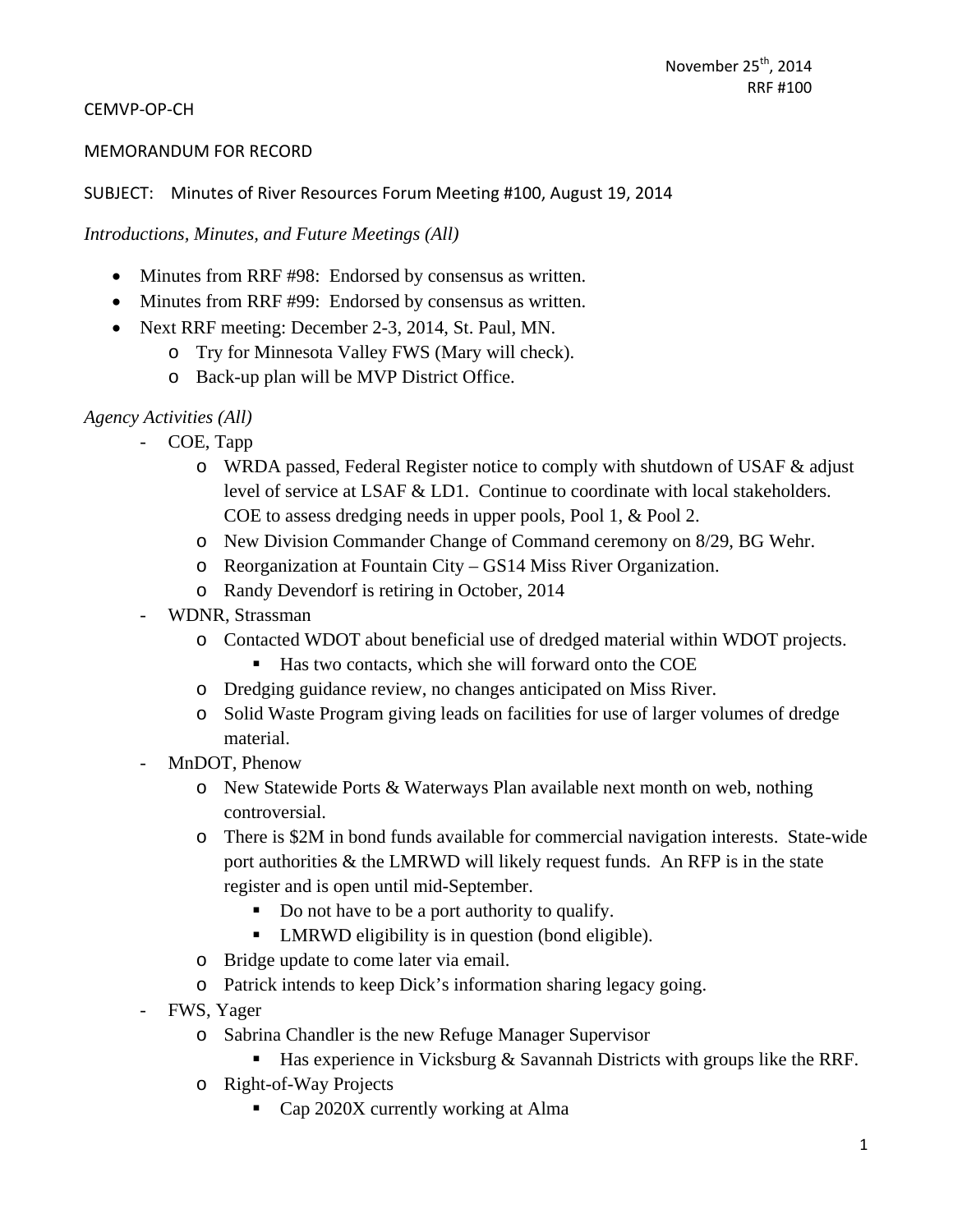- Dairy Land Power at La Crosse & at Reno Bottoms
- o Reported Wood Duck illness was power line collision, not an illness
- o Public comment period has been completed for the compatibility determination document.
- o Waterfowl survey, reduced scope of flights, focus on closed & high use areas.
- o Working on a Habitat Mgmt Plan with completion expected in 2015.
- o Working on a Commercial Guide & Guiding program update.
- o Working on a Visitor Services plan update
- o CP Rail & Pinnacle Engineering still working on Weaver Bottoms oil spill; vegetation impact monitoring, restoration plans still being discussed.
- MDNR, Dieterman
	- o Meetings held with Commissioners on staffing & workloads; trying to get DNR more involved in Miss River.
	- o Bill Huber taking over for Corey Hansen on Sept 1<sup>st</sup>. Still only 50% of Bill's time will be available for Miss River work.
	- o Possible new wildlife position.
- IDNR, Griffin
	- o New IDNR attorney, working hard to get permits out.
	- o New Division Administrator (Kelly Meyers) over state forest and fish & wildlife.

# *WLMTF (Stefanski, FWS)*

- WLMTF last meeting was held July 1, next meeting is September 3.
- WLMTF moving forward with submitting a special session proposal to the International Society for River Science meeting to be held in August, 2015 in La Crosse. This will follow the same format as the session held at the Wisconsin Wetlands Association symposium with the additions of a section on COE channel information.
- A Science Support Program proposal was submitted by Stephen Winter and Kevin Kenow for aquatic vegetation sampling on Pool 5 in 2015 to compare vegetation 10 years following the drawdown. (FWS has entered into an interagency agreement with USGS to perform this sampling in 2015.) A second Science Support Program proposal was submitted to work with Brian Ickes for analysis of LTRM fish data in Pool 8 to look for correlation with the drawdown.
- Kevin Kenow received word that the WLM policy synthesis paper was still too long. He and others will work on a revision and is "fairly optimistic" that it will make it through the next round of review. Teresa Newton's paper on mussel movement from the Pool 6 study has been "tentatively accepted" into Freshwater Biology.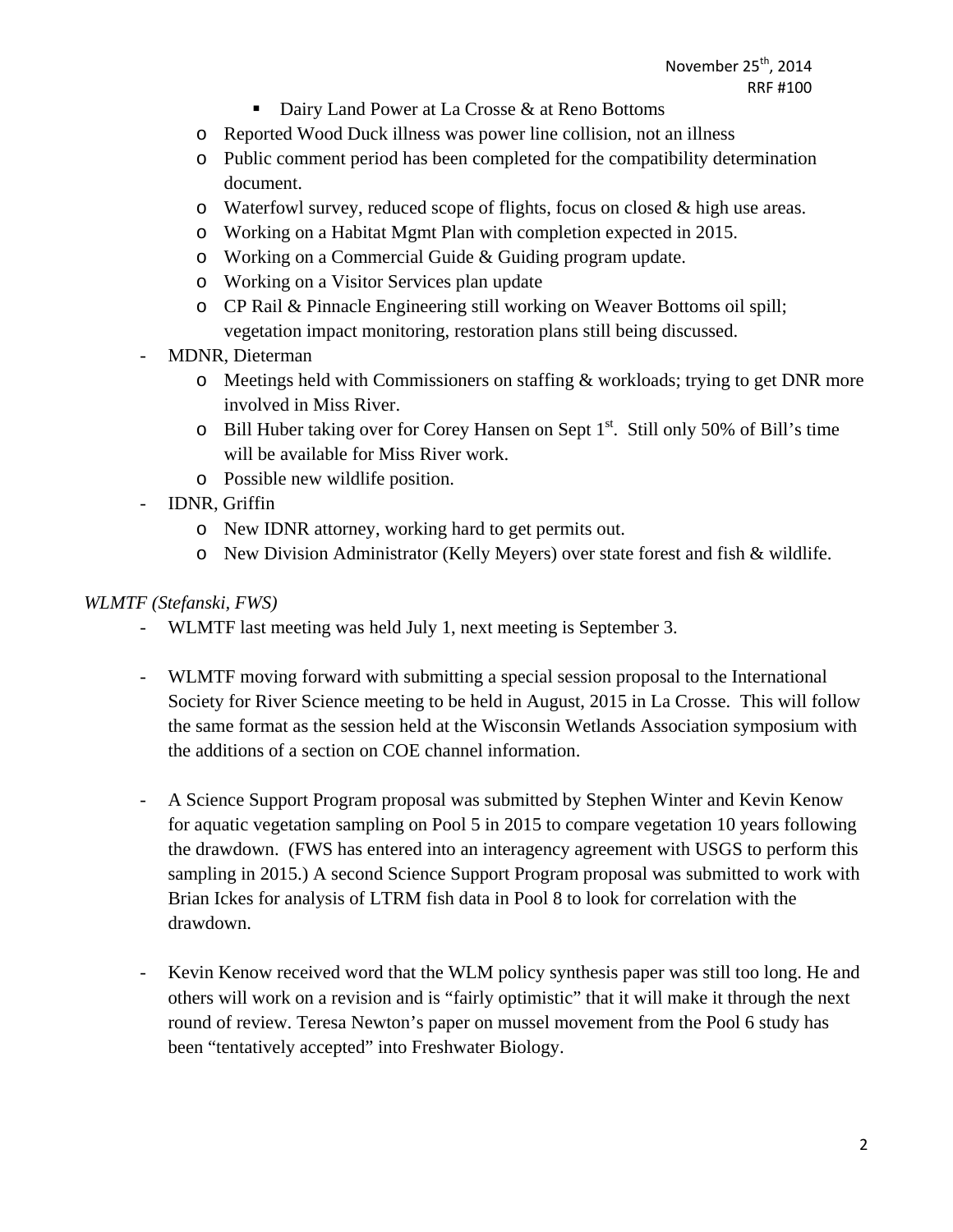- Drawdown summary document is complete (thank you Ruth Nissen). Twelve hard copies will be printed and given to each agency; the electronic version is available online at the COE website (thank you Dan Cottrell).
- Gretchen Benjamin and Tim Schlagenhaft completed a review of the 1996 Problem Appraisal Report for water level management with the intent to rejuvenate this work and ultimately revise the operating plan for one pool in the St Paul District effective in 2017. The PAR would be written by a consulting firm which would be hired through National Audubon and The Nature Conservancy. Gretchen has submitted a proposal to the Upper Midwest and Great Lakes Landscape Conservation Cooperative for \$60,000 to help fund a contract to have a PAR written.
- The decision has been made to proceed with a 0' drawdown at Prescott with a 12" drawdown at LD 3 in conjunction with the HREP. The WLMTF will continue to stay informed about the Pool 3 project and provide educational assistance whenever needed. The WLMTF will focus its energy on the next pool drawdown and the pool operating plan PAR.
- Photo points will be completed by MN DNR (Pool 3), FWS (Pools 5 & 6), and WI DNR (Pool 8) in Aug/Sept.

# *FWWG (Stefanik, COE)*

- Last meeting was May 21
	- o Topics included riparian forest presentation, permits (EMP, Channel Maintenance), flood conveyance; lots of good discussions. Need to work through challenges, define logical path to work through them.
- **Small scale projects:** goal is to implement as they present themselves. Very broad topic and hard to define. Need boundaries/guidance from RRF to make meaningful. Wanted projects with quick turnaround when funds available (EMP, Channel Maintenance). Difficult to define what can be streamlined. The Corps agreed to develop a list of parameters for only channel maintenance sand for review by FWWG. Similar to Beach Planning effort. The FWWG can use those parameters to develop a list of projects that might fit the parameters. Shelf-life of planning & permits is a concern. Maybe the EMP process would be a place to start (per Yager/FWS). DMMPs are a channel maintenance plan, not a habitat program. Define least costly measures. Define RE costs and compare to habitat projects.
- **NGO Participation**. FWWG wants their continued participation but concerned with how we define who attends, who's invited. Continue as is. RRF concurs.
- **Looking for new workgroup chair**. Seek from within FWWG. FWS will consider within FWS.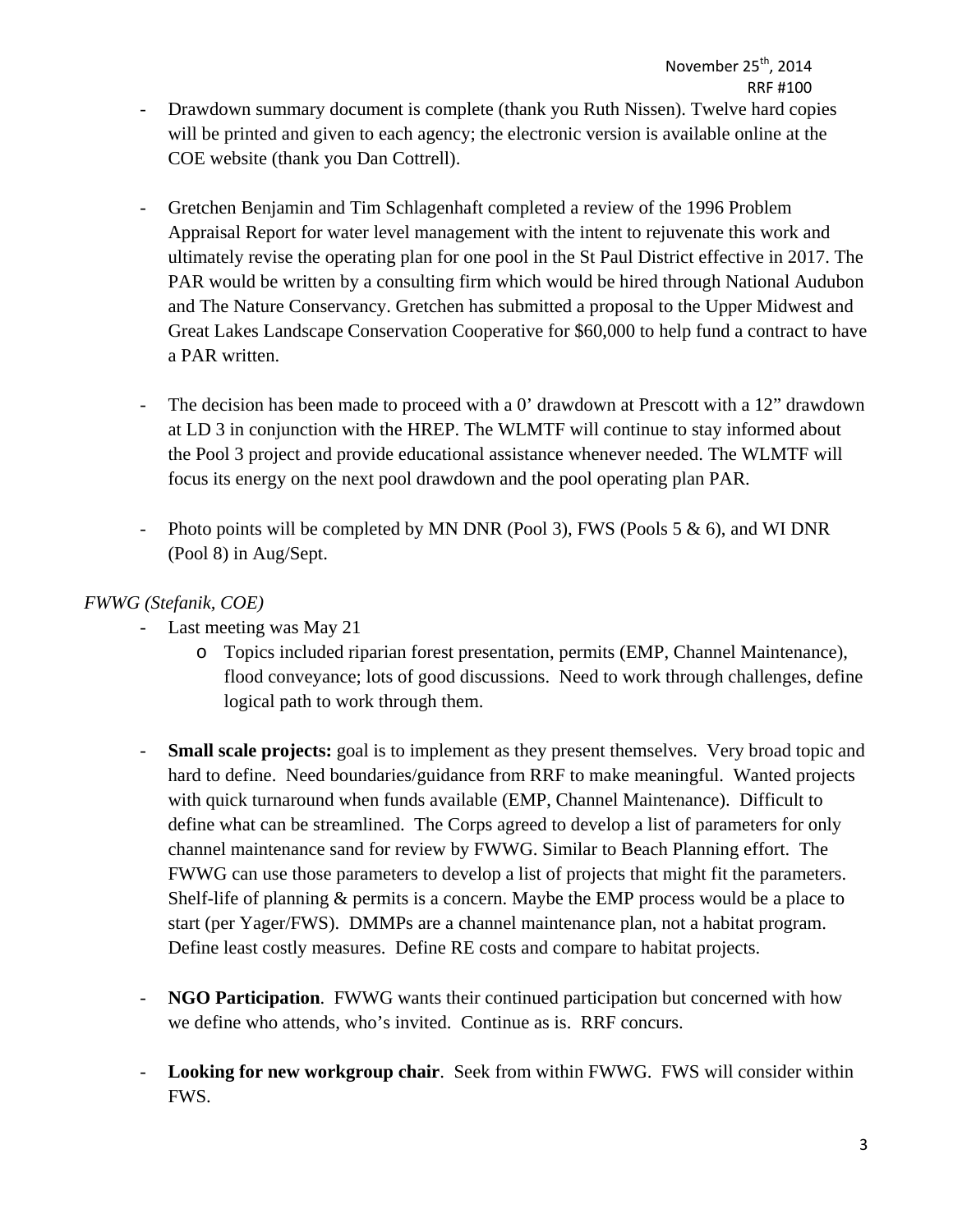- **Review Environmental Pool Plans:** Did not address but will at next FWWG meeting. Status of projects completed by Pool. Tom Novak to look into a report card.

# *Channel Maintenance Program Activities (Tapp & Machajewski, COE)*

- Dredging:
	- o Summary of conditions & dredging status
		- WDNR concerned with in-water placement, but did want to accommodate COE needs. Concern is for sediment moving and filling overwintering habitat.
		- COE did place material in historic dredge cut footprint. Material being removed this week.
		- MDNR concerned that the  $1<sup>st</sup>$  they heard about the issue was on the day of dredging. Issue needed more discussion with agencies; concern with lack of coordination. Concerned with material washing into Big Lake. Is sand sloughing into channel or backwaters from placement sites during high water events? Suggested that Jon Hendrickson address this issue. Stream bank erosion needs further study.
		- Have only done in-water placement a few times in MVP; NOT a common practice. This was an emergency situation.
		- Most cuts being dredged to 200' wide and 11' deep, (vs. 300' wide  $@12'$ deep.)
		- Concerns with Pools 7, 8, 9, & 10.
		- Buoy setting by COE to avoid groundings and channel closures. COE needs more resources from USCG to manage channel marking program. Virtual buoys are a tool to be used but not a cure all; not all boats have the capability to utilize them.
		- **RRF** members would like to participate in a post-season After Action Review (AAR)
		- Emergency CT process too long; not very responsive. Need to emulate flood fight contracting.
	- o Long-term Planning
		- Grand Encampment Summary
			- ~62,000cy removed from  $5/20 6/27$ .
			- Material placed at the former Sass property located north of Alma.
			- Contractor shut down for about a month due to permit issues with Buffalo County. Buffalo County ultimately issued permits for the work.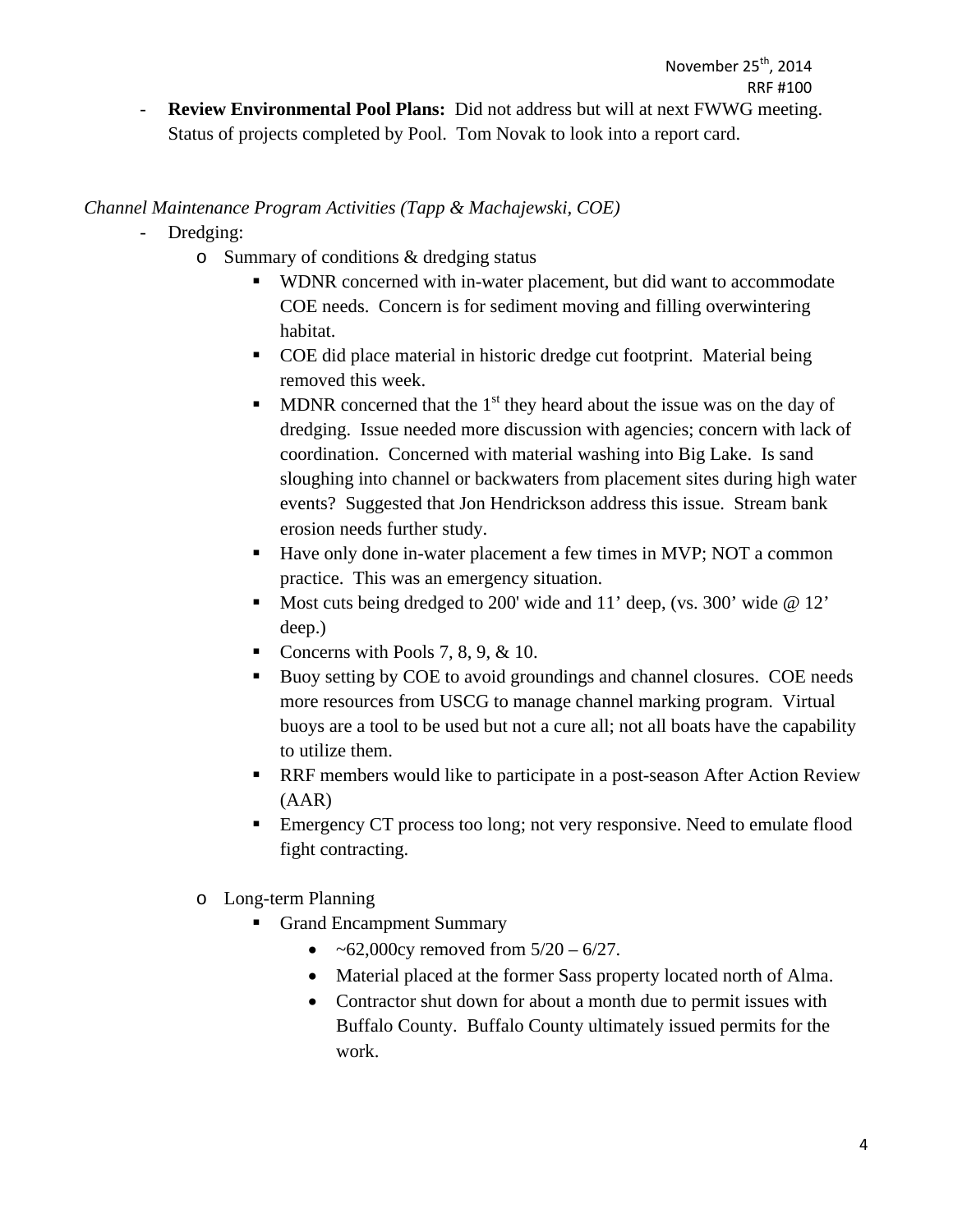- In-water placement noted above was result of no capacity at placement site; site would have had capacity if contractor would not have been shut down for a month due to permit issues.
- Work shutdown will result in need to continue unload operations into the 2015 construction season. Material will also need to be trucked through the City of Alma
- Concern raised by RRF partners about the lack of a public meeting regarding this unload project. C&H was advised by legal counsel to not be involved in the permit process including hosting public meetings.
- "Make it go away" concept the result of COE loss of 360 acre Braun property sold to local farmer after preliminary agreements were negotiated with property owner.
- FRAC-use of material was investigated but cooled due to expense to separate.
- Lower Pool 4 & Pool 5 Dredged Material Management Plans (DMMPs)
	- $\bullet$  50-year planning effort supports that dredging will generate  $18 20$ million cy of material which needs to find an end location.
	- Crats (Pool 4) & Lost (Pool 5) Islands both about  $\sim$  2.0M cy to be removed in the next two seasons.
	- Interagency meeting held on  $2/27$  @ LD #4.
		- o Very little support for habitat projects in Pool 4.
		- o Additional habitat features being considered in Weaver Bottoms (Pool 5).
		- o Upland placement is preferred management option.
		- o Utilization of Carrels Pit is being considered as an upland transfer site.
			- Both mechanical  $&$  hydraulic placement options
			- **Material to be trucked elsewhere**
	- Stakeholder meeting scheduled for 9/23 in Wabasha. Engage County & local municipalities.
	- Hoping to have a preliminary DRAFT report prepared by fall 2014.
- Pool 6 DMMP
	- Losing or have lost utilization of historic placement sites in Pool 6
		- o Winona Commercial Harbor
		- o Hemker portion of Homer
	- Last two seasons had to scramble to find new placement sites
		- o This season Zach was able to work-out agreements with City, Port Authority, & Hemker.
		- o Additional trucking costs incurred by COE (\$1.70  $&$  \$7.00/cy).
	- DMMP goal is to implement a COE-owned site.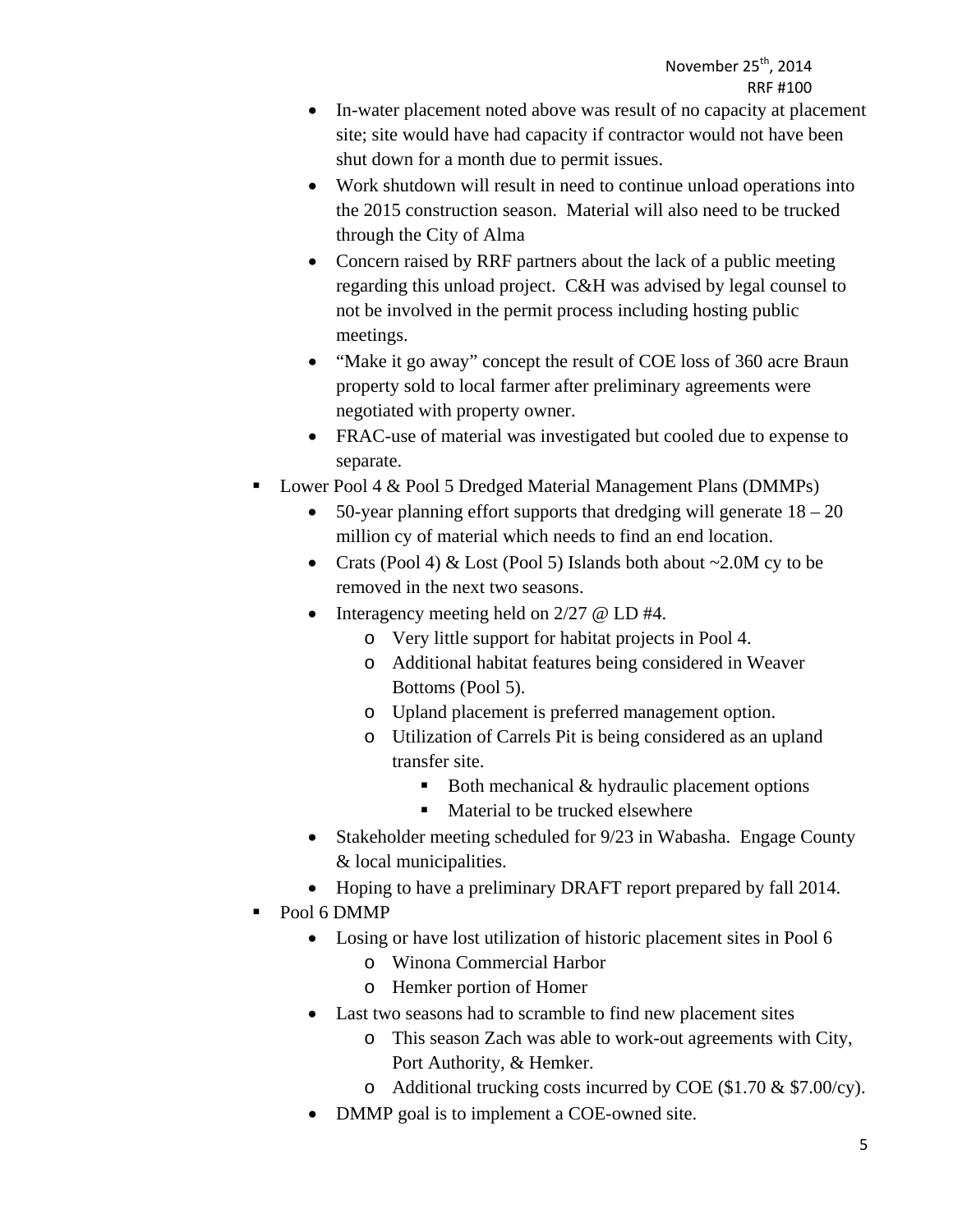- Various options being considered:
	- o Mosquito Island
	- o Other City of Winona/Winona Port Authority Property
	- o Condemnation
- McMillan Island Unload
	- Contract to remove 150,000 of the 200,000cy on McMillan.
		- o Capacity at Buck Creek is 150,000cy.
	- Hydraulically move material to Buck Creek.
	- Bid opening scheduled for  $8/21$ .
- Other DMMP needs:
	- Minnesota River
	- Head of Lake Pepin
	- Pool 9, loss of site at Dairy Land Power (Genoa) site.
		- o Additional, significant transportation costs to push material to Lansing Hwy Bridge
			- 2012: \$306k of \$672k job
			- **2014: \$221k of \$383k job**
- Other Comments/discussions
	- MDNR stated that they own property below the Hastings Small Boat Harbor that could be considered for a future dredged material placement site.
	- WDNR asked if the DMMP are looking at current weather patterns (wet cycle/increased dredging) when considering site capacity needs. The DMMPs are based on historic dredging records from 1981 through present (period suggested by Jon Hendrickson due to changes in dredging practices – this period covers flood  $&$  drought periods).
	- Unfortunately, site unload costs have doubled  $&$  tripled over historic costs in the past  $5 - 10$  years.
- o CMMP Overhaul needed.
	- All aspects will be reviewed/updated including policies, agreements, tables, maps, environmental review.
	- RRF input will be requested.

## *Flexible Uses of Dredged Material*

- *-* Mosquito Island (Clark, COE)
	- o MOU still requires water quality certification
	- o Stefanski (FWS) stated that Mosquito Island is the least used island/beach in Pool 6 per their surveys
		- Machajewski (COE) disagreed; always full, especially weekends.
		- Griffin (IDNR) supports this type of beneficial use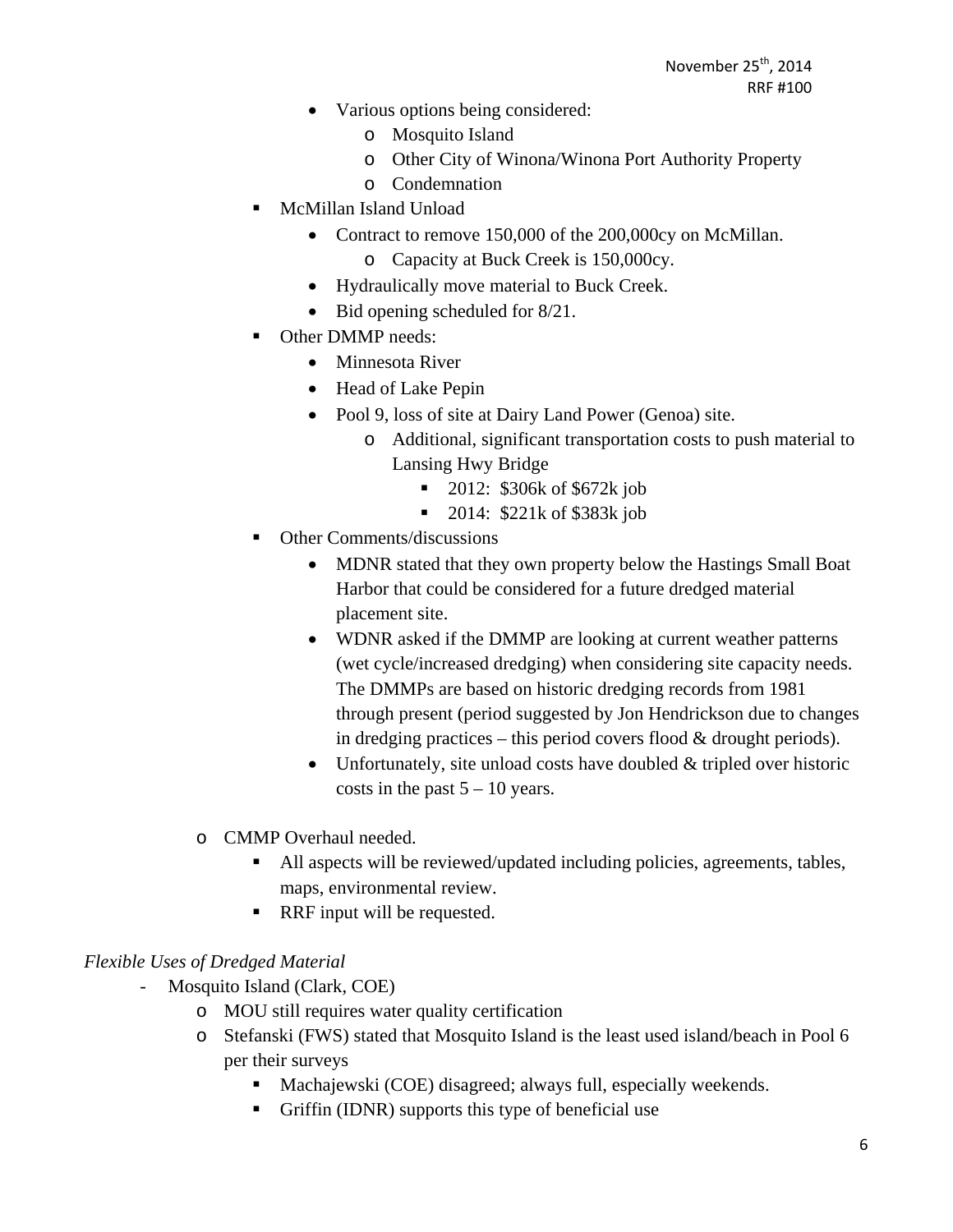- o Dieterman (MDNR) concerned with adding sediment in Pools 4, 5, & 6.
- o Strassman (WDNR) stated that they are searching for common ground.
- o Novak (COE) Only difference between this and the Pool 5 E islands is the long-term planning process.
- o Strassman (WDNR) stated "we need criteria to meet a standard to protect the resource; to have an added value."
- o Clark (COE) O&M needs to manage dredge material at the Federal Standard; Least Costly, Environmentally Acceptable Alternative. Additional benefits (i.e. environmental/habitat) are beyond O&M authorities.
- Lansing Island Restoration and Recreational Enhancement (King, FWS)
	- o DRAFT EA out for agency review; have received most agency comments.
	- o Comments included:
		- **Minimize flood stage impacts**
		- Connect to existing islands
		- Run flood duration models
		- $\blacksquare$  Improve forest community
	- o Friends Group collected 100,000 tree seeds.
	- o Next step is to send the EA to partners by Dec RRF.

#### *Pool 2 Channel Management Study (Novak, COE)*

- *-* Tom gave an updated presentation on the status of the project
- *-* New schedule
	- o Winter 2015/2015: DRAFT report to public
	- o Feb 2015: Finalize report, RRF Endorsement
	- o Mar 2015: Report approval/FONSI
	- o Apr 2015: Initiate Plans & Specs
	- o Aug 2015: Advertise Stage 1 (Island construction & wing dam modification (~\$5M))
	- o Oct/Nov 2015: Award Stage 1
	- o Aug 2016: Advertise Stage 2 Contract (Dredging (~\$8.5M))
	- o Oct/Nov 2016: Award Stage 2
	- o Aug 2017: Advertise Stage 3 Contract (Rock sill closure (~\$2.5M))
	- o Oct/Nov 2017: Award Stage 3
- The maintaining authorized dimensions alternative will likely need channel control structures to be effective; this will likely require additional modeling
	- o Additional sediment testing is likely needed as well.
- *-* Concern with increased dredging in Pool 2 due to WRDA closing of USAF lock
- *-* VE study recommendations not implementable
- *-* The additional sediment samples collected in the proposed Boulanger Slough had no major hits; the special handling quantity of material should be decreasing.
- *-* Mitigation impacts being developed; mussels & sedimentation
- *-* Need to complete NEPA process
- *-* Dorothy (American Rivers) has a concern with precedent to moving the channel.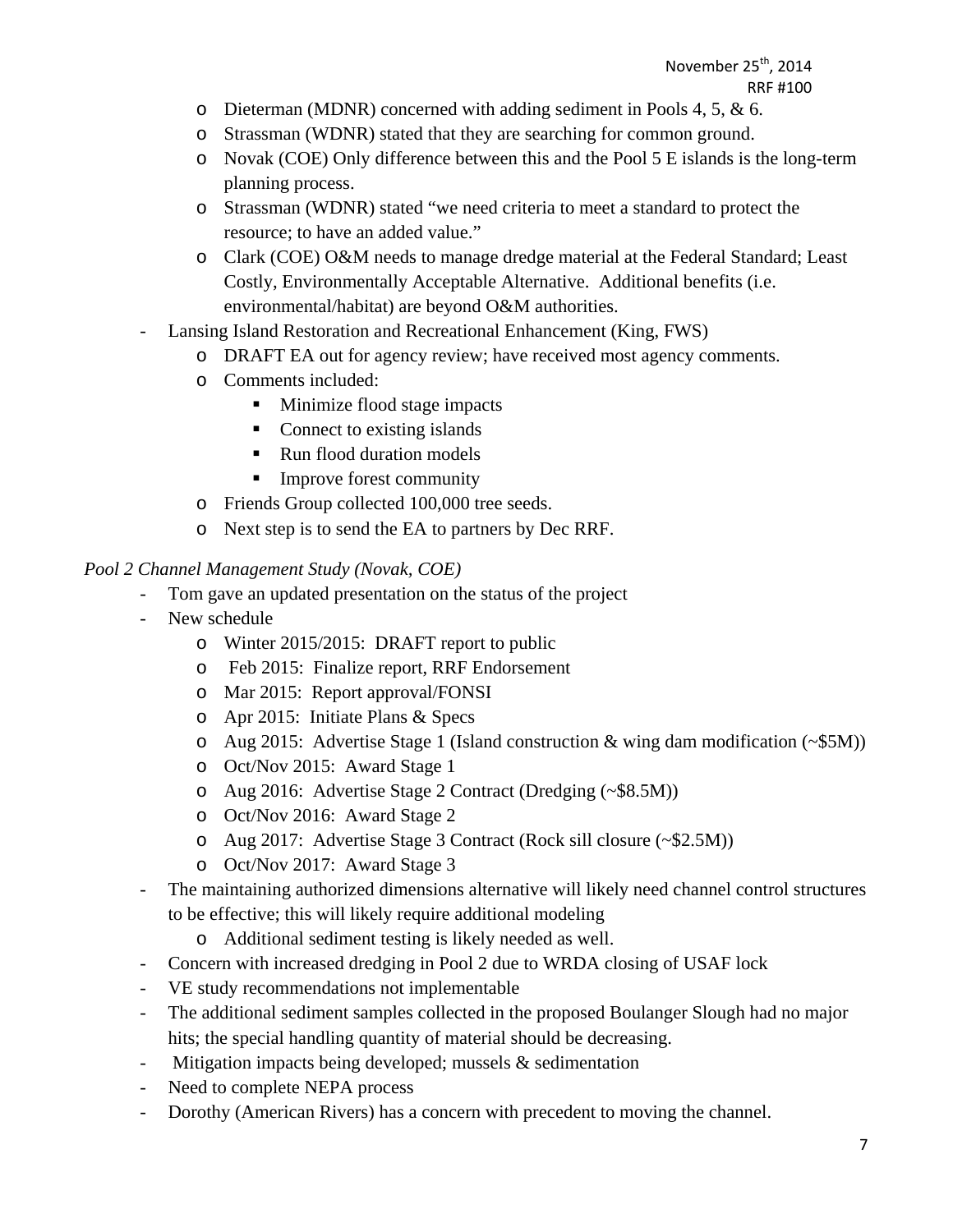- $\circ$  This is not the 1<sup>st</sup> channel movement in MVP or the COE.
- *-* Genz (UMWA) expressed his concern that starts with watershed management.
- *-* Dorothy (American Rivers) expressed concerns with high flow sedimentation impacts in Pools  $3 & 4$ .

# *Head of Lake Pepin (Main, LPLA)*

- Rylee gave a presentation of their proposed project
- Habitat Enhancement & Rehabilitation Project
	- $\circ$  Improve sedimentation, water quality, aquatic & terrestrial habitat
	- o Main features are islands
		- **Similar to Pool 8 mudflats, Peoria Lake, and/or Chesapeake Bay**
	- o PAR started but need additional data
- Need non-Fed sponsor
- COE O&M needs placement options at Head of Lake Pepin
	- o This is not a high priority area for C&H, but it provides good initial planning.
- Report to RRF members for review  $&$  comments prior to next Dec RRF
	- o FWWG should look at this and provide comments
	- o Need contamination/sediment data.

# *Recreation Work Group (Tim Yager)*

- Pool 7/8 Planning
	- o draft plan has been completed, including public input
	- o final partner input is requested by end of August
	- o final plan ready by end of September
- Environmental Assessment
	- o working on finalizing "big spreadsheet" which will identify all beaches and preferred actions at those beaches (currently includes Pools 4 through 10).
	- o writing draft EA/Plan has been slowed due to acting/detail
	- o Kendra Niemec and Laurel Kullerud in La Crosse District have stepped up and continue to work on Pool 7/8 beach plan and EA
- Will move forward with concept of adding Pool 11 to MVPs Rec Beach Plans
	- o RWG will discuss further
- 2015 Year of Fishing (aka 2012 year of paddling)

## *Workgroup Roles/Responsibilities (All)*

-Tabled discussion to RRF #101.

# *Other Topics/Issues (All)*

- Closing of LSAF: add Olivia & Patrick to partner planning group
- Critical Corridor Planning Zoning Districts, Rule making for MDNR; zoning affect on placement sites. Sara's notes to Steve Tapp to see if it's something the RRF should discuss further.
- Unconfirmed Blue-Green algae-caused fatality of two dogs in Winona.